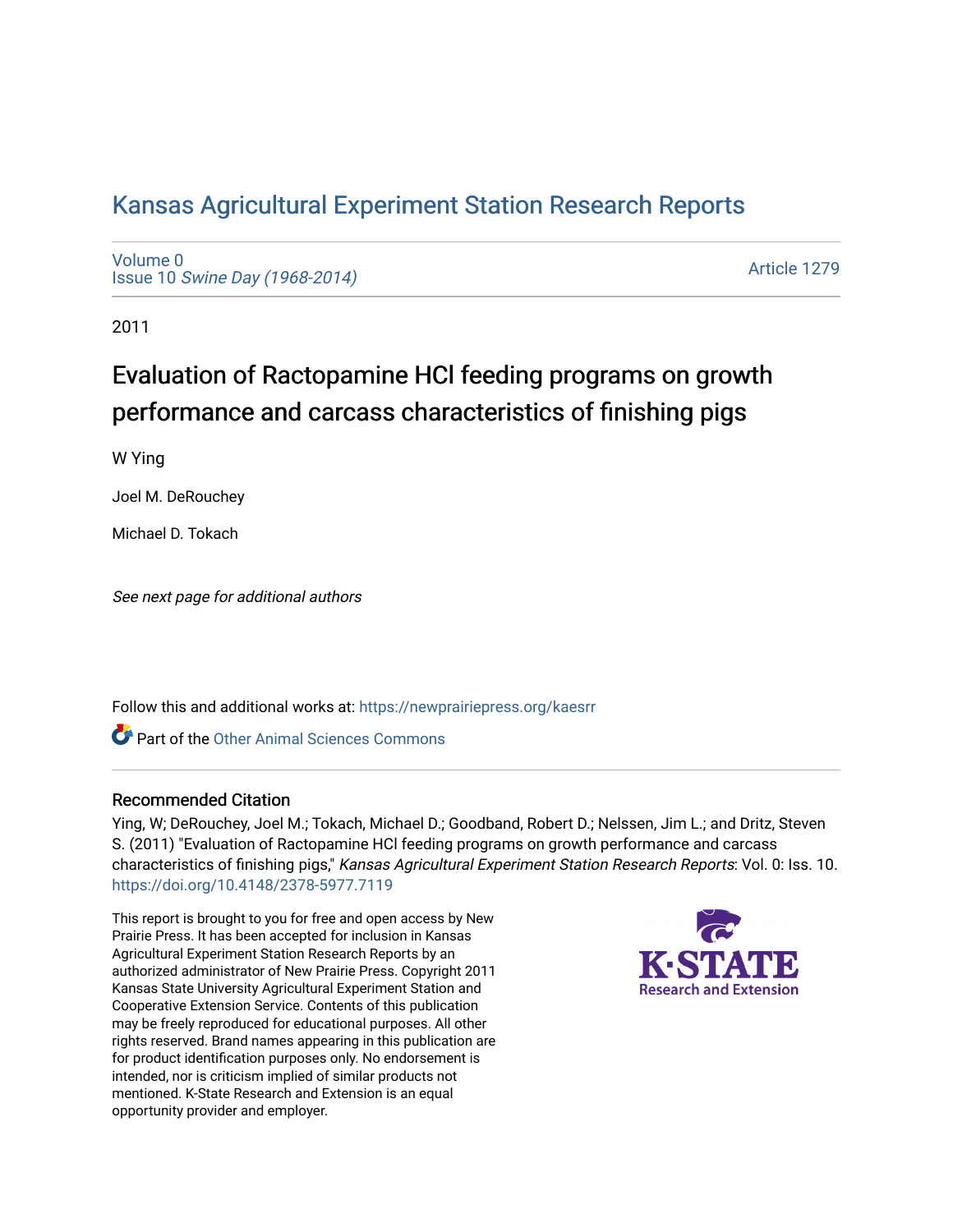## Evaluation of Ractopamine HCl feeding programs on growth performance and carcass characteristics of finishing pigs

### **Abstract**

A total of 934 barrows and gilts (PIC 337  $\tilde{A}$  – 1050, initially 240 lb) were used in a 26-d experiment to evaluate the effect of different Ractopamine HCl (RAC) feeding programs on growth and carcass traits of finishing pigs. Treatments included a basal diet with (1) no RAC for 26 d (control), (2) 7.5 ppm RAC for 26 d (constant), (3) 5 ppm RAC for d 0 to 14 and 10 ppm for d 14 to 26 (step-up), and (4) RAC concentration increased daily from 5 ppm on d 0 to 10 ppm on 26 d by using the FEEDPro (Feedlogic Corp., Willmar, MN) system (curve). Each treatment had 10 pens with a similar number of barrows and gilts in each pen. From d 0 to 14, pigs fed diets containing RAC had greater (P < 0.001) ADG and better (P < 0.001) F/G than those fed the control diet. Pigs fed the constant or step-up RAC feeding methods had greater (P < 0.04) ADFI compared with those fed the control diet. From d 14 to 26, all RACfed pigs had greater (P < 0.001) ADG and better (P < 0.001) F/G than control pigs. Overall, pigs fed diets containing RAC had improved (P < 0.001) ADG and better F/G than pigs fed the control diet. Pigs fed the step-up RAC program had greater (P = 0.01) ADG and better (P = 0.02) F/G than the constant RAC program. Pigs marketed on d 14 and 26 had heavier (P < 0.001) HCW when fed diets containing RAC compared with control pigs. Pigs fed constant RAC had greater (P = 0.002) carcass yield than control pigs. Pigs fed the constant RAC program also had greater ( $P = 0.03$ ) loin depth on d 14 than control pigs. No differences were found in carcass traits among RAC treatments. Feeding RAC improved performance regardless of feeding method, but few differences were present among the RAC feeding programs in carcass weights or measurements.; Swine Day, Manhattan, KS, November 17, 2011

### Keywords

Swine Day, 2011; Kansas Agricultural Experiment Station contribution; no. 12-064-S; Report of progress (Kansas State University. Agricultural Experiment Station and Cooperative Extension Service); 1056; Swine; Feeding program; Finishing pig; Growth; Ractopamine HCl

### Creative Commons License



This work is licensed under a [Creative Commons Attribution 4.0 License](https://creativecommons.org/licenses/by/4.0/).

### Authors

W Ying, Joel M. DeRouchey, Michael D. Tokach, Robert D. Goodband, Jim L. Nelssen, and Steven S. Dritz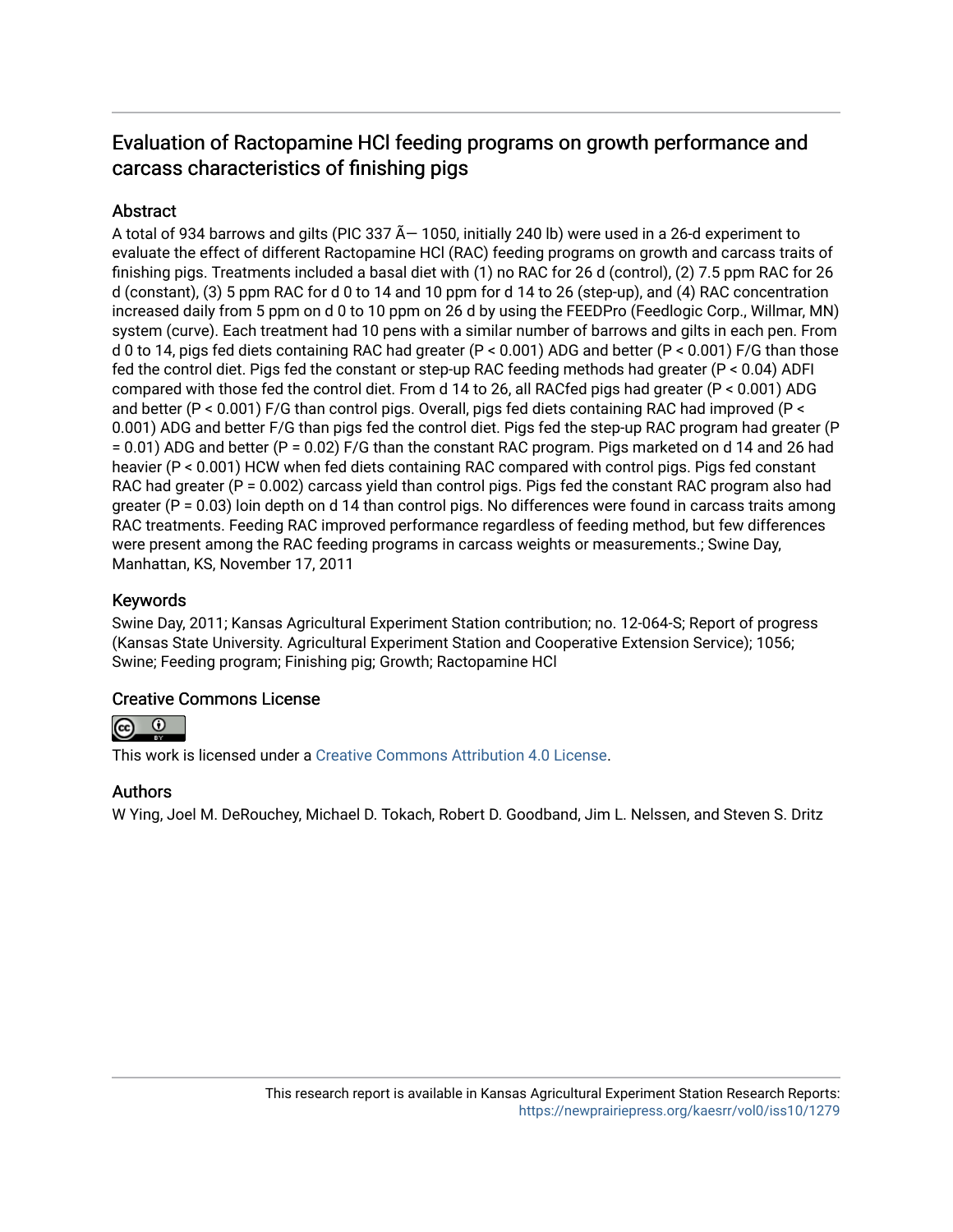# Evaluation of Ractopamine HCl Feeding Programs on Growth Performance and Carcass Characteristics of Finishing Pigs1

*W. Ying, J. M. DeRouchey, M. D. Tokach, S. S. Dritz2 , R. D. Goodband, and J. L. Nelssen*

### Summary

A total of 934 barrows and gilts (PIC 337  $\times$  1050, initially 240 lb) were used in a 26-d experiment to evaluate the effect of different Ractopamine HCl (RAC) feeding programs on growth and carcass traits of finishing pigs. Treatments included a basal diet with (1) no RAC for 26 d (control), (2) 7.5 ppm RAC for 26 d (constant), (3) 5 ppm RAC for d 0 to 14 and 10 ppm for d 14 to 26 (step-up), and (4) RAC concentration increased daily from 5 ppm on d 0 to 10 ppm on 26 d by using the FEEDPro (Feedlogic Corp., Willmar, MN) system (curve). Each treatment had 10 pens with a similar number of barrows and gilts in each pen. From d 0 to 14, pigs fed diets containing RAC had greater (*P* < 0.001) ADG and better (*P* < 0.001) F/G than those fed the control diet. Pigs fed the constant or step-up RAC feeding methods had greater (*P* < 0.04) ADFI compared with those fed the control diet. From d 14 to 26, all RACfed pigs had greater (*P* < 0.001) ADG and better (*P* < 0.001) F/G than control pigs.

Overall, pigs fed diets containing RAC had improved (*P* < 0.001) ADG and better F/G than pigs fed the control diet. Pigs fed the step-up RAC program had greater  $(P = 0.01)$ ADG and better  $(P = 0.02)$  F/G than the constant RAC program. Pigs marketed on d 14 and 26 had heavier (*P* < 0.001) HCW when fed diets containing RAC compared with control pigs. Pigs fed constant RAC had greater  $(P = 0.002)$  carcass yield than control pigs. Pigs fed the constant RAC program also had greater  $(P = 0.03)$  loin depth on d 14 than control pigs. No differences were found in carcass traits among RAC treatments. Feeding RAC improved performance regardless of feeding method, but few differences were present among the RAC feeding programs in carcass weights or measurements.

Key words: feeding program, finishing pig, growth, Ractopamine HCl

### Introduction

Ractopamine HCl (RAC; Paylean; Elanco Animal Health, Greenfield, IN) has been widely used to improve growth and carcass characteristics of late-finishing pigs. The maximal growth responses to feeding RAC occur during the initial feeding period, but these responses decline over time. The cause of the reduced performance to RAC over time is thought to be down-regulation of beta receptors. Although different RAC feeding strategies have been studied, data are not consistent on the ideal approach between a constant or step-up feeding method. With the application of automatic feeding system

<sup>&</sup>lt;sup>2</sup> Department of Diagnostic Medicine/Pathobiology, College of Veterinary Medicine, Kansas State University.



<sup>&</sup>lt;sup>1</sup> Appreciation is expressed to New Horizon Farms for use of pigs and facilities and to Richard Brobjorg, Marty Heintz, and Scott Heidebrink for technical assistance.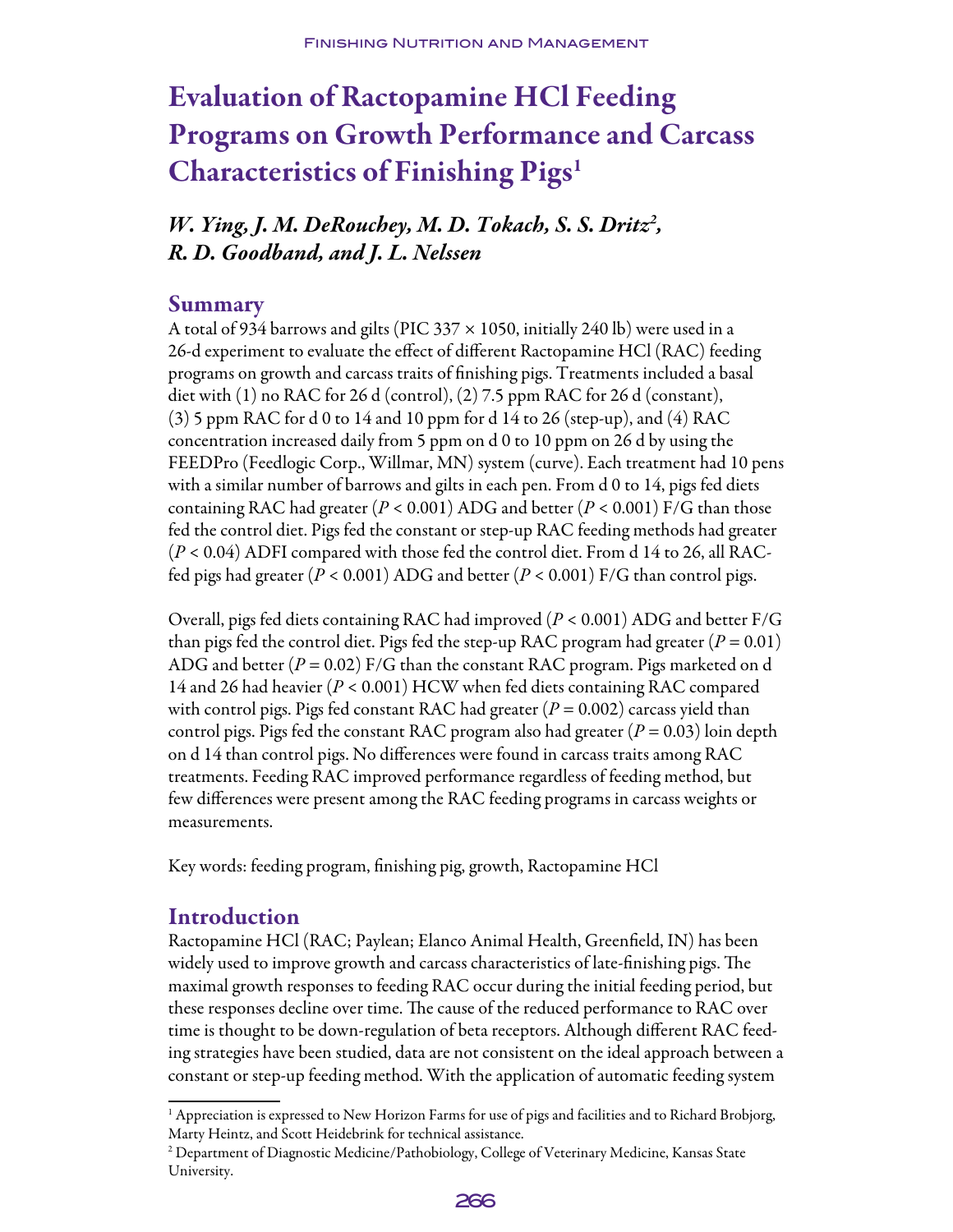in swine barns, pigs can be fed following a curve, slowly increasing the RAC dosage through time. We hypothesized that gradually increasing RAC dosage on a daily basis may provide for an improved growth and economic return compared to constant or step-up feeding.

### Procedures

All experimental procedures were approved by the Kansas State University Animal Care and Use Committee. The experiment was conducted in a commercial research finishing barn in southwestern Minnesota. The barn was naturally ventilated and double-curtain-sided. Pens had completely slatted flooring and deep pits for manure storage. Each pen was equipped with a 5-hole, stainless steel, dry self-feeder and a cup waterer for ad libitum access to feed and water. The barn had an automated feeding system (FeedPro; Feedlogic Corp., Willmar, MN) capable of delivering and measuring feed amounts added on an individual pen basis.

A total of 934 barrows and gilts (PIC 337  $\times$  1050) averaging approximately 240 lb were used in a 26-d experiment with 22 to 24 pigs per pen and 10 pens per treatment. Pens were ranked by average pig weight, then allotted to 1 of 4 experimental treatments in a randomized design. Pigs had ad libitum access to feed and water. Treatments included a basal diet (Table 1) with (1) no RAC for 26 d (control), (2) 7.5 ppm RAC for 26 d (constant),  $(3)$  5 ppm RAC from d 0 to 14 and 10 ppm from d 14 to 26 (step-up), and (4) RAC dosage increased daily from 5 ppm on d 0 to 10 ppm on 26 d by using the FeedPro system (curve). Average daily gain, ADFI, and F/G were determined by weighing pigs and measuring feed disappearance every 7 d.

According to the normal marketing procedure of the farm, the 9 heaviest pigs (determined visually) were topped from each pen on d 14 of trial. The rest of pigs, except cull (6 with umbilical rupture, 2 with tail bites, and 2 lame pigs) and light pigs (BW less than 200 lb; 4 pigs) that didn't meet the minimum acceptable packing plant specifications, were marketed on d 26. All pigs were tattooed with a specific pen identity to attribute carcass data back to the specific pen. All pigs were transported to JBS Swift and Company (Worthington, MN) for processing and data collection. Carcass yield, backfat, lean percentage, and loin depth were collected with pen as the experimental unit.

All data were analyzed using the MIXED procedure of SAS (SAS Institute, Inc., Cary, NC) with pen as the experimental unit for analysis. Pen was the experimental unit for backfat, loin depth, and lean percentage, for which HCW was used as a covariate. The main effects of different RAC feeding methods were compared.

### Results and Discussion

From d 0 to 14, pigs fed diets containing RAC had improved (*P* < 0.001) ADG and F/G compared with control pigs (Table 2). In addition, constant and step-up RAC feeding programs had greater (*P* < 0.04) ADFI than the control fed pigs. No significant differences in growth performance were observed among the RAC feeding programs.

From d 14 to 26, regardless of feeding program, pigs fed diets containing RAC had better (*P* < 0.001) ADG and F/G than control-fed pigs; however, differences in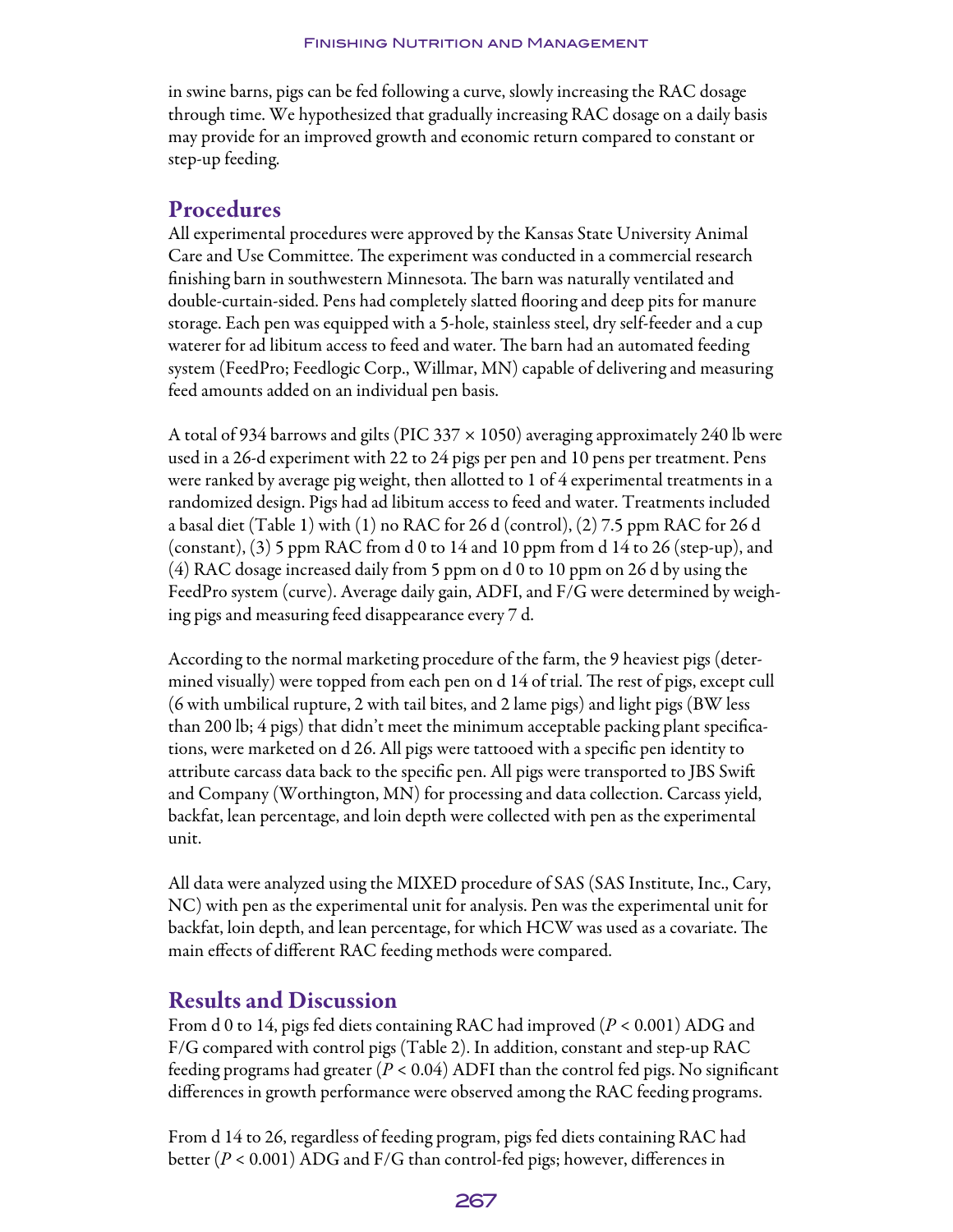growth performance were observed among RAC treatments. Pigs fed the step-up RAC program (10 ppm) had greater (*P* < 0.001) ADG and better (*P* = 0.005) F/G compared with those fed the constant RAC program (7.5 ppm); pigs fed the curve RAC program were intermediate.

Overall (d 0 to 26), pigs fed RAC had improved (*P* < 0.001) ADG and F/G. Additionally, pigs fed the step-up RAC program had greater  $(P = 0.01)$  ADG and better (*P* = 0.02) F/G than those fed the constant RAC program. No differences in growth were observed between pigs fed the RAC step-up and curve treatments. Due to the improved ADG for pigs fed RAC, final BW was heavier (*P* < 0.001) than pigs fed the control diet at the end of the trial.

For carcass characteristics, pigs fed diets containing RAC had heavier (*P* < 0.001) HCW than control pigs on d 14, 26, and for the combined data (Table 3). Additionally, pigs fed the constant RAC program had greater  $(P = 0.002)$  carcass yield compared with control pigs. Pigs marketed on d 14 had greater  $(P = 0.03)$  loin depth when fed Ractopamine than control pigs. Carcass traits among the 3 RAC feeding programs did not differ.

In conclusion, regardless of feeding method, pigs fed diets containing RAC had improved growth performance compared with those fed the control diet. Pigs fed the step-up RAC program had improved ADG and F/G from d 14 to 26 compared with pigs fed the constant RAC program. Pigs fed the RAC curve program had similar growth performance compared with other RAC feeding programs. In addition, feeding RAC resulted in heavier HCW, and pigs fed the constant RAC diet showed improved carcass yield compared with the control pigs.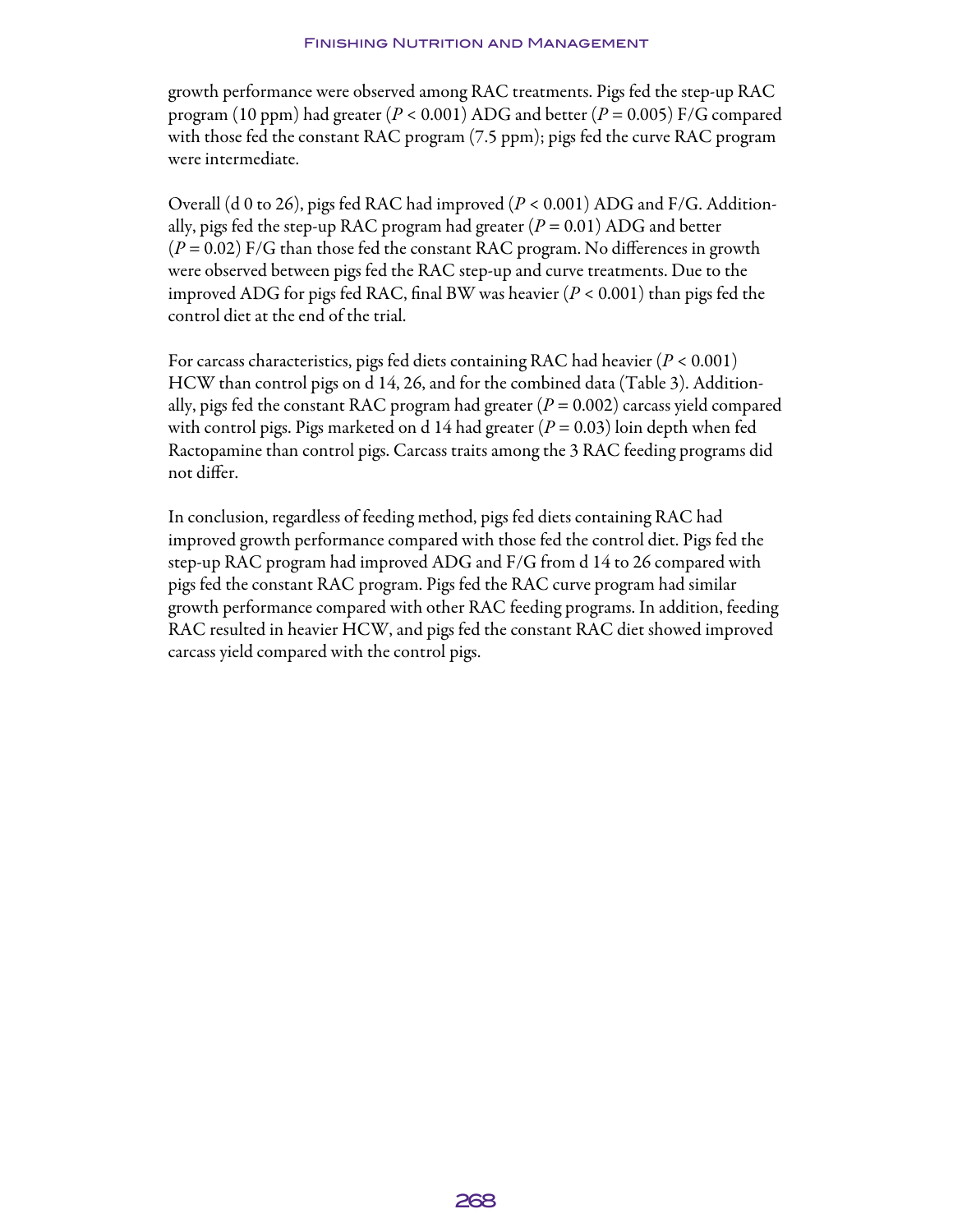#### Finishing Nutrition and Management

| Item                                               |        |
|----------------------------------------------------|--------|
| Ingredient, %                                      |        |
| Corn                                               | 62.40  |
| Soybean meal (46.5% CP)                            | 20.60  |
| Dried distillers grains with solubles              | 15.00  |
| Limestone                                          | 1.025  |
| Salt                                               | 0.35   |
| Vitamin and trace mineral premix                   | 0.09   |
| L-Threonine                                        | 0.06   |
| Biolys $(50\% \text{ Lys})$                        | 0.475  |
| Phytase <sup>2</sup>                               | 0.005  |
| Total                                              | 100.00 |
|                                                    |        |
| Calculated analysis                                |        |
| Standardized ileal digestible (SID) amino acids, % |        |

### Table 1. Composition of basal diet (as-fed basis)1

| Standardized ileal digestible (SID) amino acids, % |       |  |
|----------------------------------------------------|-------|--|
| Lysine                                             | 1.00  |  |
| Isoleucine:lysine                                  | 66    |  |
| Leucine: lysine                                    | 164   |  |
| Methionine:lysine                                  | 29    |  |
| Met & Cys:lysine                                   | 59    |  |
| Threonine:lysine                                   | 65    |  |
| Tryptophan:lysine                                  | 17.5  |  |
| Valine:lysine                                      | 78    |  |
| Total lysine, %                                    | 1.14  |  |
| ME, kcal/lb                                        | 1,527 |  |
| SID lysine:ME, g/Mcal                              | 2.97  |  |
| CP, %                                              | 19.4  |  |
| Ca, %                                              | 0.48  |  |
| Available P, %                                     | 0.21  |  |

<sup>1</sup> Ractopamine HCl (Paylean; Elanco Animal Health, Greenfield, IN) was added to provide the control diet (none), 7.5 ppm RAC for 26 d (constant), 5 ppm RAC for d 0 to 14 and 10 ppm for d 14 to 26 (step-up), and RAC concentration increased daily from 5 ppm on d 0 to 10 ppm on d 26 (curve).

2 OptiPhos 2000 (Enzyvia LLC, Sheridan, IN) provided 0.12% available P.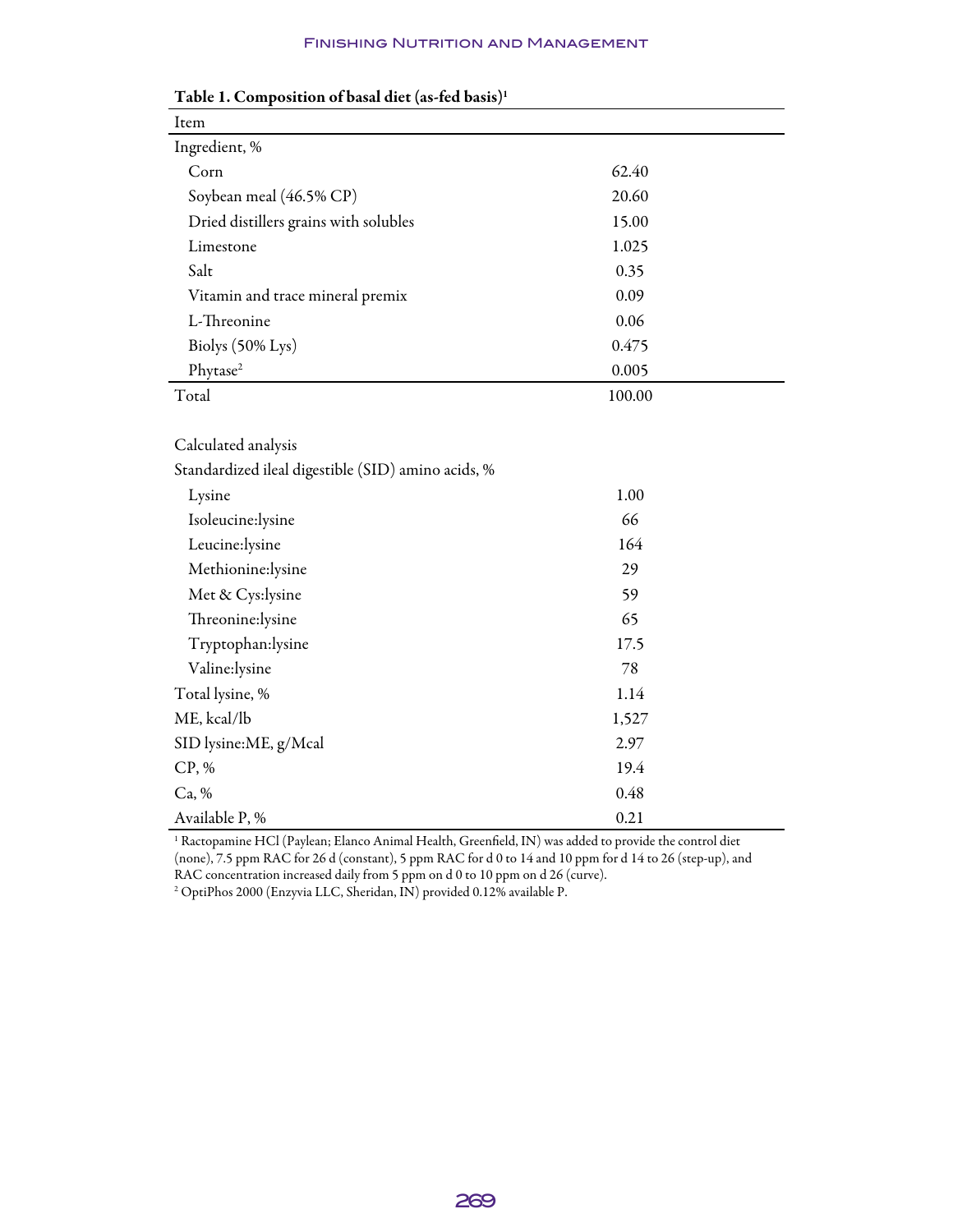| 010                   | Feeding program <sup>2</sup> |                    |                    |                    |            |
|-----------------------|------------------------------|--------------------|--------------------|--------------------|------------|
| Item                  | Control                      | Constant           | Step-up            | Curve              | <b>SEM</b> |
| $d0$ to $14$          |                              |                    |                    |                    |            |
| ADG, lb               | $1.83^{\circ}$               | $2.33^{b}$         | 2.38 <sup>b</sup>  | 2.40 <sup>b</sup>  | 0.06       |
| ADFI, lb              | $5.40^{\circ}$               | 5.74 <sup>b</sup>  | 5.74 <sup>b</sup>  | $5.48^{ab}$        | 0.15       |
| F/G                   | 2.97a                        | 2.47 <sup>b</sup>  | $2.42^{b}$         | 2.30 <sup>b</sup>  | 0.10       |
| d 14 to 26            |                              |                    |                    |                    |            |
| ADG, lb               | $1.96^{\circ}$               | 2.19 <sup>b</sup>  | 2.56 <sup>c</sup>  | $2.39^{bc}$        | 0.10       |
| ADFI, lb              | 6.54                         | 6.14               | 6.27               | 6.45               | 0.21       |
| F/G                   | 3.37a                        | $2.83^{b}$         | 2.46 <sup>c</sup>  | 2.72 <sup>b</sup>  | 0.13       |
| d 0 to 26             |                              |                    |                    |                    |            |
| ADG, lb               | $1.87^{\circ}$               | 2.29 <sup>b</sup>  | 2.44c              | $2.40^{bc}$        | 0.06       |
| ADFI, lb              | 5.79                         | 5.88               | 5.92               | 5.81               | 0.15       |
| F/G                   | $3.11^{a}$                   | 2.57 <sup>b</sup>  | 2.43 <sup>c</sup>  | $2.44^{bc}$        | 0.07       |
| $BW^3$ , lb           |                              |                    |                    |                    |            |
| d <sub>0</sub>        | 240.2                        | 240.3              | 240.4              | 240.4              | 3.5        |
| d 14 (before topping) | $265.8^{\circ}$              | 273.0 <sup>b</sup> | 273.7 <sup>b</sup> | 274.0 <sup>b</sup> | 3.3        |
| d 26                  | $277.8^{\circ}$              | 288.7 <sup>b</sup> | 294.7 <sup>b</sup> | 292.8 <sup>b</sup> | 4.2        |

| finishing $\boldsymbol{p}$ igs <sup>1</sup> | Table 2. Effect of Ractopamine HCl (RAC) feeding program on growth performance of |  |
|---------------------------------------------|-----------------------------------------------------------------------------------|--|
|                                             |                                                                                   |  |

a,b,c Means on the same row with different superscripts differ  $(P < 0.05)$ .

1 A total of 934 pigs (PIC 337 × 1050, initially 240 lb) were used with 22 to 24 pigs per pen and 10 pens per treatment. Nine pigs were marketed per pen on d 14 of the experiment.

2 Control = no RAC for 26 d; constant = 7.5 ppm RAC for 26 d; step-up = 5 ppm RAC from d 0 to 14 and 10 ppm from d 14 to 26; curve = RAC concentration increased daily from 5 ppm on d 0 to 10 ppm on d 26 using the FeedPro system.

3 BW was obtained at farm site.